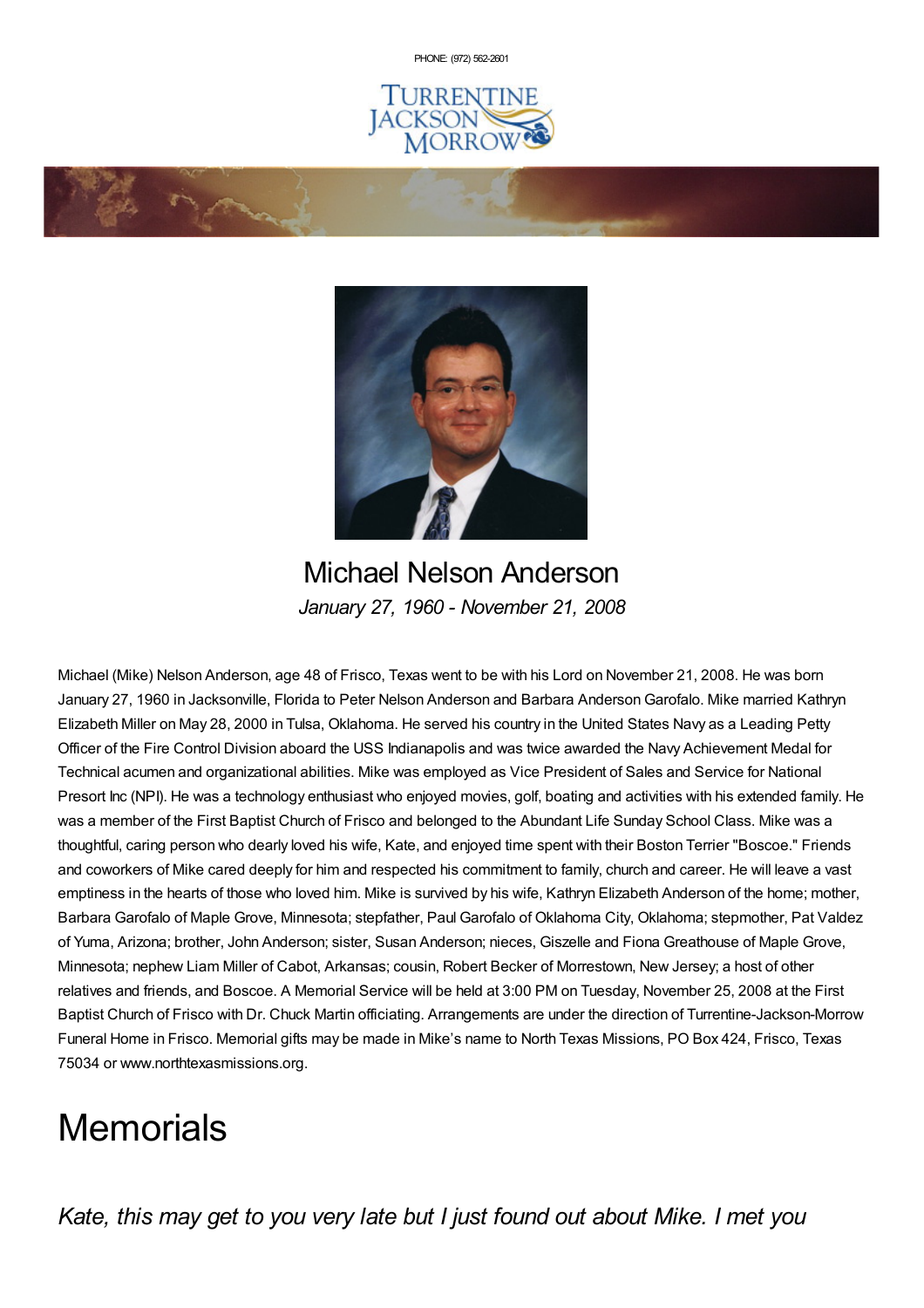*when I worked for him at Opex Postal Technologies. I worked for Mike about 2½ years and he was an awesome boss and I am deeply saddened that he is gone. I learned alot from him and it was such a privledge to have known him and to have met you in the process. I will never forget either one of you. My thoughts and prayers are with you. Take care and God bless! Sincerely, Rose Charles*

**ROSE CHARLES, JULY 1, 2009**

*Kare, Mike was the most caring and loving man we knew, Jay enjoyed working with him and was always talking about him, Remember the Lord says that we will be with our lost loved ones again, so I know it is hard know but you have something wonderful to look forward to. Mike, we love you and miss you and you will always be in our thoughts and prays, look over Kate and take care of her untill you see her again.*

**JAY & TRISTA JENTZSCH, DECEMBER 4, 2008**

*Kate, I will pray that Jesus carry you through these days to come. I new Mike way back in our teens. He was like part of our family. Mike was an awesome guy!*

**JOANNE C HOLLAND (DECKWA), NOVEMBER 26, 2008**

*Kate, We were both deeply saddened to hear of your tragic loss. Mike was one of the most loving and caring individuals we ever had the pleasure of knowing. Please know that you both are in our thoughts and prayers, and find comfort in knowing that Mike is at peace with his Lord.*

**CHRIS & RANDY MCCLAIN, NOVEMBER 25, 2008**

*Mr. Anderson, one of most intelligent, energetic, outgoing, and friendly characters we had the benefit of knowing. A dreadful & tragic loss, he will be missed by all. Remembering and Honoring Michael Anderson God Bless* **CORIE, MARINA & NIKITA KLINER, NOVEMBER 25, 2008**

*Kate, my heart goes out to you. You are in my thoughts and my prayers. Please know that I am here for you.*

**BECKY SEALE, NOVEMBER 25, 2008**

*Kate, though I never had the pleasure of meeting you I did get to meet Mike on*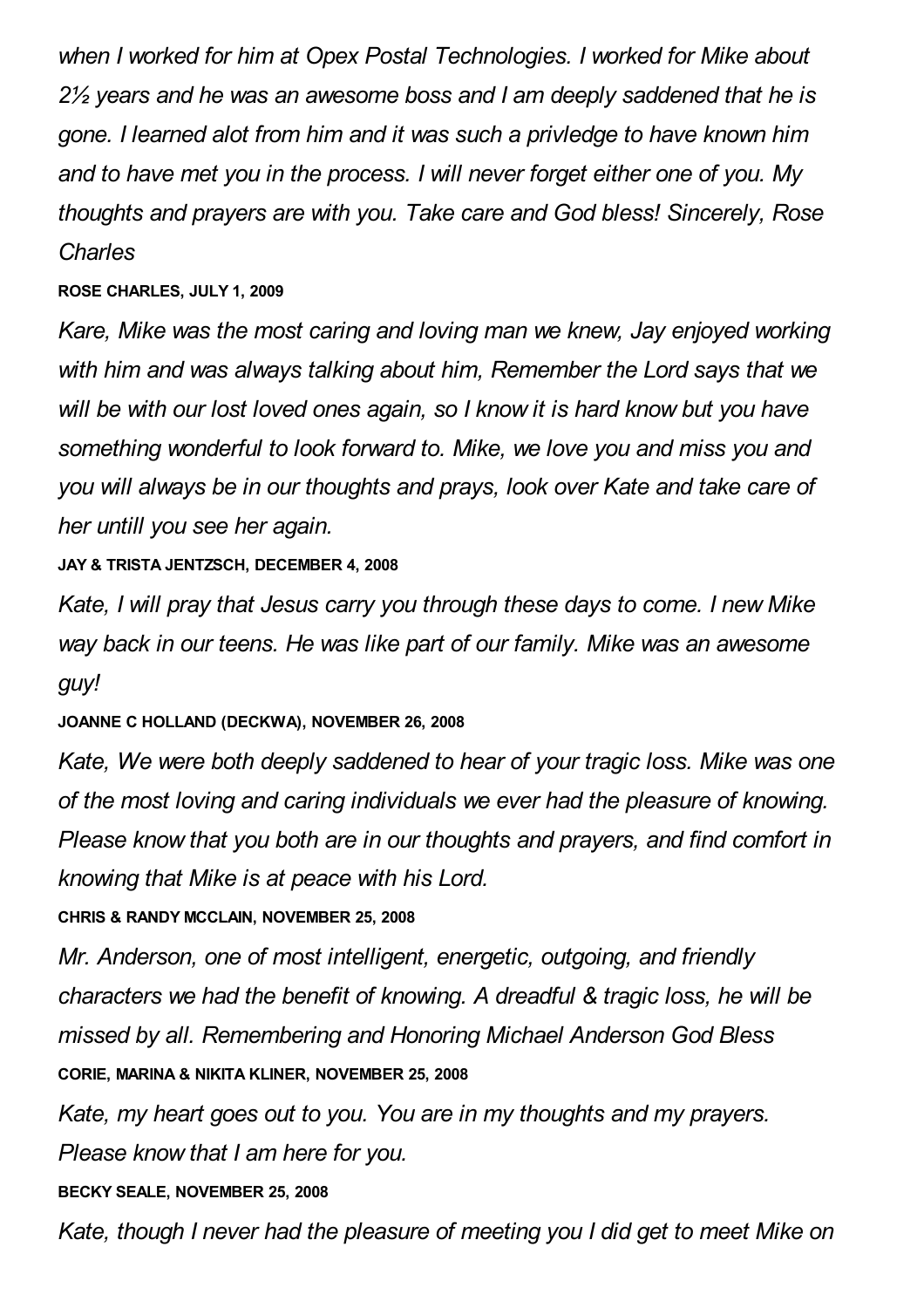*one of his trips up to MidSouth. He was a very kind man and spoke of you so fondly and with lots of love. Remember that you will seem him again in Heaven. God Bless You and may He keep you strong.*

#### **RAELINA MILLER, NOVEMBER 25, 2008**

*What a wonderful man. Mike we will miss you until we see you again in our heavenly home. Here was a person who cared for everyone, deeply loved everyone, and was an amazingly funny guy. Kate I am so sorry that this has happened. Our family's prayers are with you always. Mike take care - see you soon - and keep smiling until we see you there with our Lord. God Bless and keep your every friend.*

**BILLY DAVID GRAHAM, NOVEMBER 25, 2008**

*Even though I've only known Mike through a vendor/client relationship for the last 3-4 years, it was easy to tell that he was a great guy, dedicated to his wife, his faith, and his work. I would say all who came in contact with him are better for having known him. My prayers are with his family and friends and I will offer my daily Mass today for the repose of his soul.*

**STEVE COUCH, S & D ASSOCIATES, NOVEMBER 25, 2008**

*Kate, my prayers and thoughts are with you. Mike was a good friend and I always enjoyed spending time with him whether it was working or playing. He will be missed by me very much.*

**CHRISTOPHER SCOTT MARQUIS, NOVEMBER 25, 2008**

*My prayers are with the family. I worked with Mike at PTI-Lockheed Martin in Tulsa for several years. He had a great personality and will be missed.* **RUSSELL FRAZIER, NOVEMBER 25, 2008**

*Our Thoughts and prayers are with you and your family.*

**RYAN PATRICK ROZYPAL, NOVEMBER 24, 2008**

*Kate, our prayers are with you. I am so sorry. Please let me know if there is anything I can do for you. We have some wonderful cherished memories with you and Mike. I am thankful that Mike is with our Savior Jesus Christ. Love you!*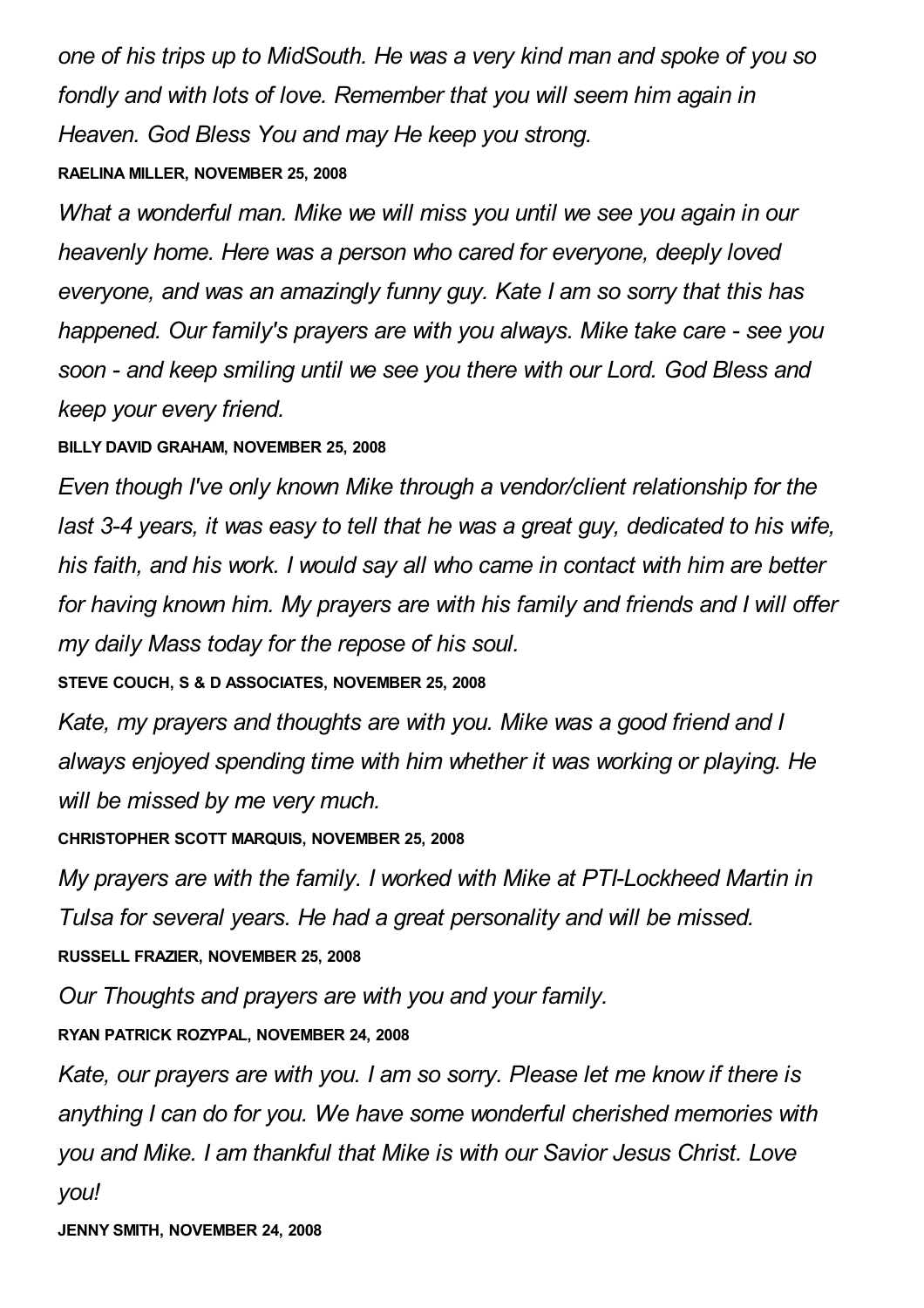*Kate, you are in my prayers. If you need anything please let me know, even if you just need to have someone who will just sit and listen.*

#### **BRENDA M. MYERS, NOVEMBER 24, 2008**

*My deepest condolences on your loss. My prayers for your life going forward and my love always.*

#### **JOANNE ELIZABETH WHATLEY, NOVEMBER 24, 2008**

*Katie - our love is with you. I keep trying to go on to the next sentence, but there really are no words. Just know we're thinking of you and we're here whenever you need us.*

#### **DREW MOSELEY KRISTOFIK, NOVEMBER 24, 2008**

*Mike's loving and caring nature he had with Kate was remarkable. Even after eight years their display of Love and Admiration was Storybook. Small notes he left, voice messages sent, stuffed animals and kind words were constant and abundant. Katie, you will meet up with him again. I know the road ahead in this life will be long, hard and unbearable at times, but you are one of the stongest women I know and though your heart is breaking, and I know you will never be the same...but,Mike would not want you to suffer and dwell on his passing. Try to reflect on the Laughter, The jokes, his caring of you when you were sick and when you are healthy, and please always remember he really did love you and Bosco. My heart breaks for you, my prayers go out to both of you. I Love You.*

#### **JO WYLIE, NOVEMBER 24, 2008**

*Kate, I know you don't know me, but I want to express my heartfelt condolences to you. I know Mike loves you very very much. You were his world. My prayers are with you as you begin your healing from this terrible trajedy. Know that you will be in Mike's arms again in the house of our Lord.* **KAREN R. CRUZ (DECKWA), NOVEMBER 24, 2008**

*Kate I do not have the words to express my sorrow for what has happened. I can say that my thoughts and prayers are with you and I can speak from experience when I say that your support system and your faith will help carry you through. GOD BLESS YOU Debbie Ray*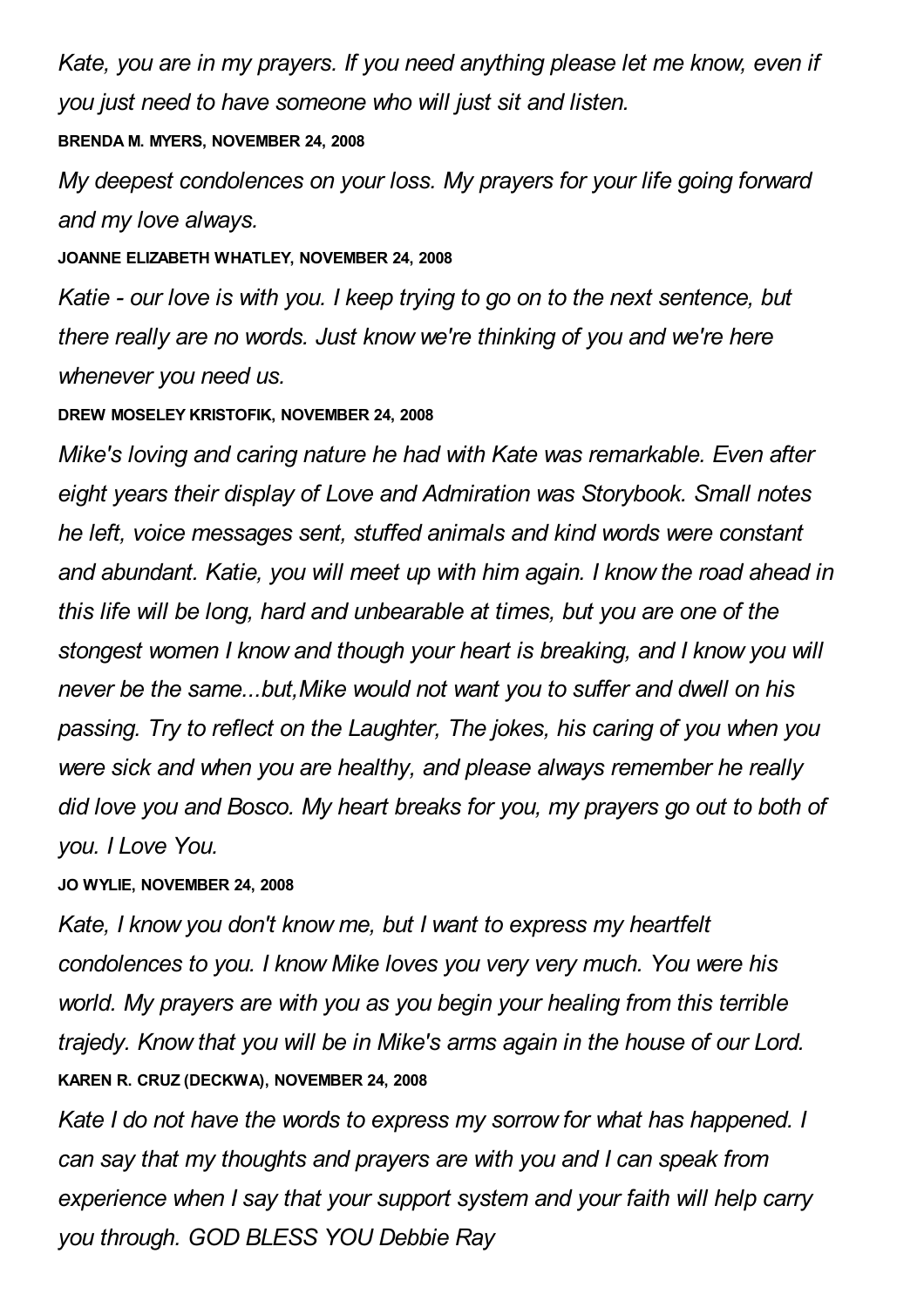*It is only so often you meet someone you truly know is a person your supposed to meet. I just interviewed with Mike on Friday November 14th and left there feeling very positive. I noticed several things during my meeting: 1st Mike was a Christian, he enjoyed what he was doing, was very positive and happy in his life. I was truly blessed during that meeting and will cherish it the rest of my life.*

### **MARK ALAN BENTER, NOVEMBER 24, 2008**

*Kate, Our thoughts and prayers are with you through your time of sorrow. We are so sorry for your loss. We love you. Monica, Debbie, Renee, Scott* **HIGHWAY 59 WRECKER & TRANSPORT HIGHWAY 59 ENVIRONMENTAL SVC., NOVEMBER 24, 2008** *Knowing Mike at Lockheed and recommending him for the job at NPI. Playing golf with Mike and just goofing off with him and his great sense of humor. I will miss you big guy. I kown you are with the Lord and looking forward in seeing you in heaven one day. God Bless*

### **JOEY PETRUZELLA, NOVEMBER 24, 2008**

*Kate, you will be in my family's prayers. Mike was one of the most caring, loving and compassionate men that I have ever met. He will be greatly missed by myself and my family. I look forward to seeing him again in the house of our Lord!*

# **SUSIE LEE, NOVEMBER 24, 2008**

*Kate, you and your family are in our thoughts and prayers during this very difficult time. Mike was a wonderful, caring, and incredibly funny man. He was truly one of a kind! He was a natural leader and teacher and from him we learned so much. He touched so many lives here at NPI and MidSouth and he will be deeply missed. We have so many wonderful stories and memories to carry with us. We are here for you if you need anything at all, please let us know.*

# **STEFANIE GAINES, NOVEMBER 24, 2008**

*Kate, we are so sorry for your loss. I just received word this morning from PTI co-workers that Mike had passed away Friday. May all your memories be*